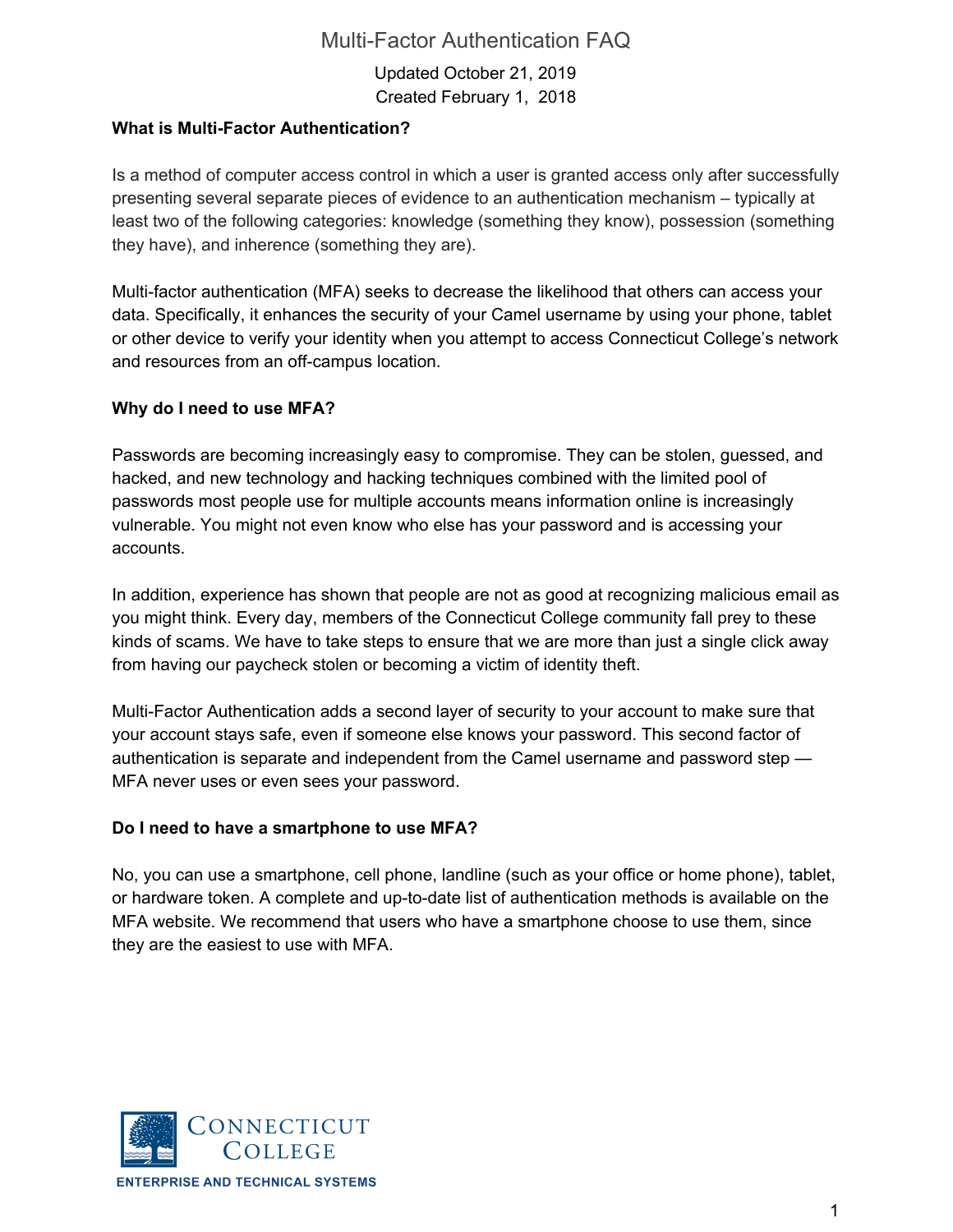Updated October 21, 2019 Created February 1, 2018

### **What if I forget my smartphone at home?**

We encourage users to setup multiple authentication devices with MFA, so that when one method is unavailable, you have others from which to choose. For example, you could set up your smartphone for "push" and also your office phone and home phone to do callback. As always, if you have trouble connecting, contact the IT Service Desk (x4357).

# **Can I use the MFA app internationally?**

The MFA smartphone app is designed to work internationally. If you install the app, it can generate the required code without need of either a telephone signal or data plan, and it can do this anywhere in the world. If you have a signal and data plan, the app makes two-factor authentication as easy as a pushing a single button, but if you don't have one of those two things, you can use the app to generate a six digit code and enter that manually.

#### **Can the system handle international phone numbers?**

Yes, MFA can handle international phone numbers. If entering an international phone number, you can leave a space between country code, city code, and the phone number.

# **Who is eligible for MFA?**

All students, faculty and staff are included in the college's implementation. Faculty and staff are required to use MFA. Students may opt-in but will be required to use MFA beginning spring semester 2020.

# **Who do I contact concerning the requirement to use Duo?**

If you have any questions or concerns about the requirement to use Duo, please contact the IT Service Desk at extension 4357 or help@conncoll.edu.

#### **What is the definition of "Off-Campus"?**

Off-campus is defined as anywhere other than:

- Eduroam Secure Wireless
- Connecticut College hard wired network

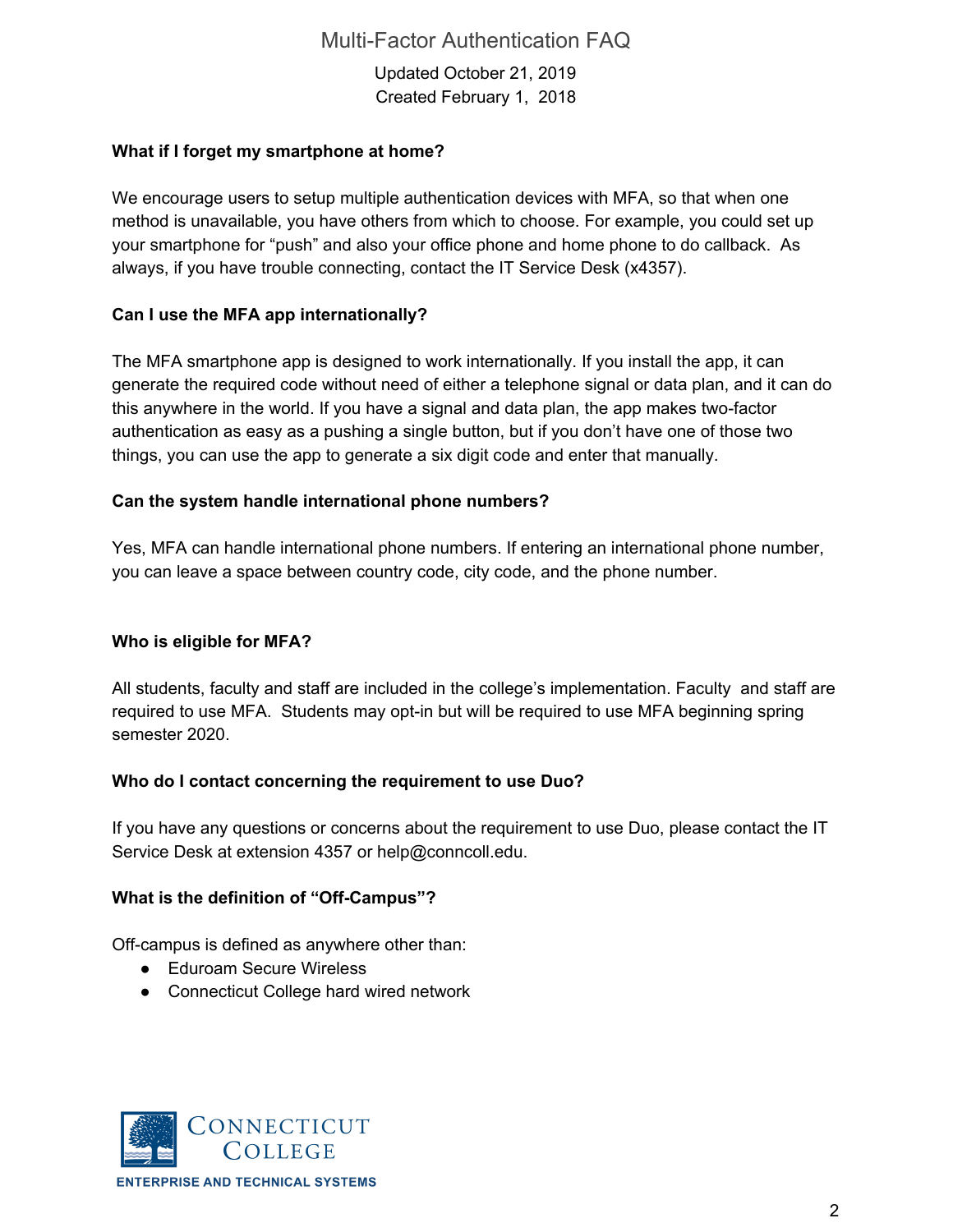Updated October 21, 2019 Created February 1, 2018

### **Does MFA see my password?**

No, the college system verifies your Internet password with its internal systems before, and never sends it to MFA. MFA provides only the second factor—the "something you have." In fact, MFA stores very little information—just enough so it can do its job.

#### **How Does Multi-Factor Authentication (MFA) work?**

Once you have signed up for MFA, when you attempt to access a protected college application from an off-campus location, you will be prompted to enter your Camel username and password as usual (the first "factor"). You will then be taken to the MFA screen where you will select the device of your choice and the preferred method of verification—push notification, a phone call, or a passcode—you will use to verify that it's you (the second "factor").

#### **What Devices Can I use?**

MFA lets you link multiple devices to your account, so you can use your mobile phone, a landline, and a hardware token, as your second factor. When you are doing your initial setup, you may add as many devices as you like (landline and/or mobile). Subsequently, when you are logging in you can choose which device the authentication request is sent to and which authentication method you would like (via Duo Mobile App, SMS text message, or phone call).

# **I've selected to automatically send push notifications to my phone, but I need to authenticate using another device.**

If you have checked the box that allows you to send a push to your mobile phone, you will automatically receive push notifications every time you are required to use MFA. The rest of the DUO screen will then be blurred out.

If you need to push the notification to another device, hit CANCEL at the bottom right of the screen. This will allow you to authenticate with another previously-registered device. If you no longer wish to receive automatic push notifications, uncheck the box next to "Automatically send a push". You can then Log In to your desired page or manage your devices.

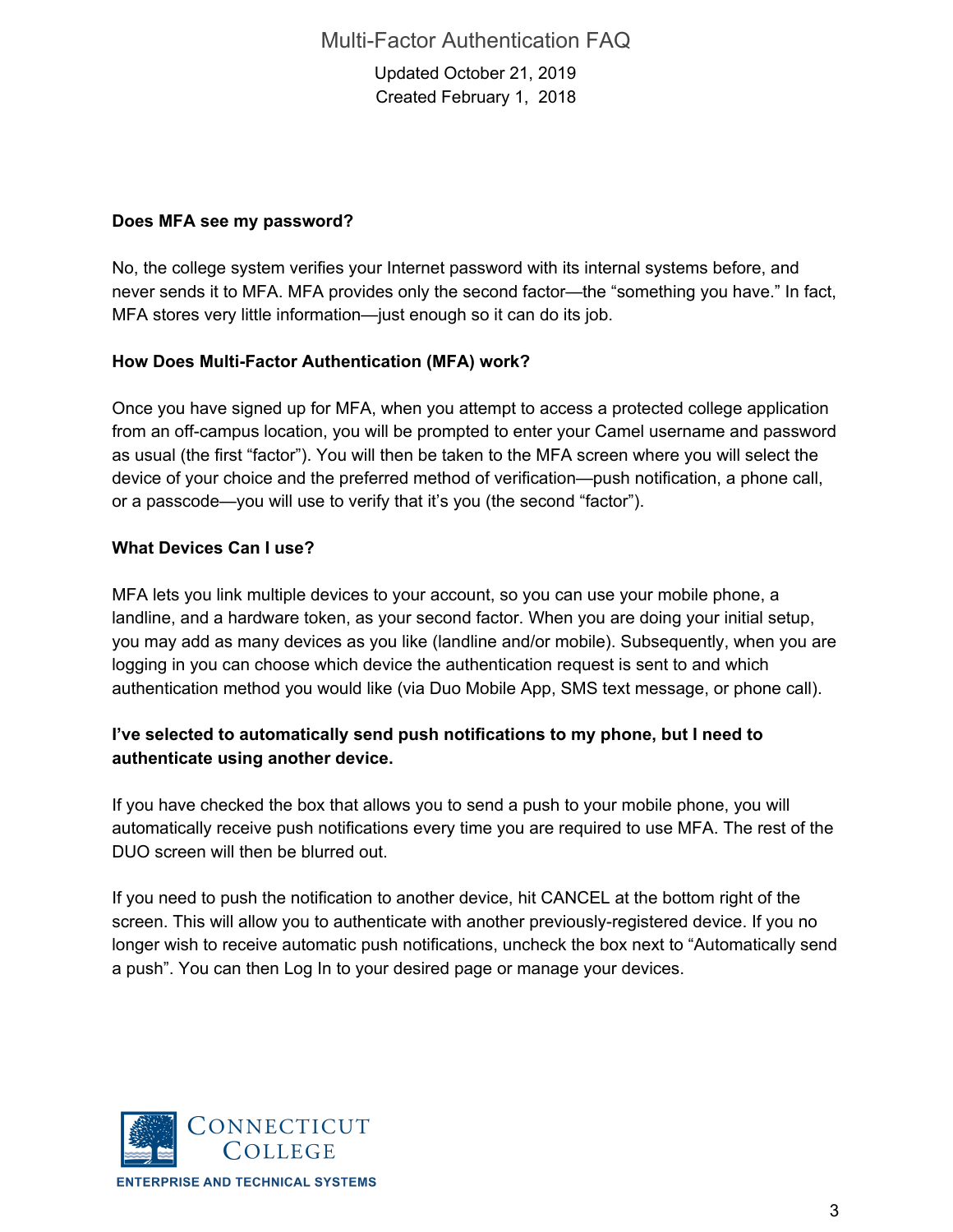Updated October 21, 2019 Created February 1, 2018

# **I've selected to automatically send push notifications to my phone, but I do not have that number anymore.**

If you have checked the box that allows you to send a push to your mobile phone, you will automatically receive push notifications every time you are required to use MFA. The rest of the DUO screen will then be blurred out.

If you have a new number and cannot receive the push notification sent to that phone, hit CANCEL at the bottom right of the screen. This will allow you to authenticate with another previously-registered device. From here, it is recommended that you register another device to ensure that you always have at least two devices to use for Multifactor Authentication.

From here, it is recommended that you register another device to ensure that you always have at least two devices to use for Multifactor Authentication.

#### **How do I add a new device or manage an existing one?**

Please refer to the login screen on the DUO authentication page for instructions on managing devices and enrolling/registering a new phone, tablet, desk phone. Yubikey tokens can be added to your profile by an administrator at the IT Service Desk.

# **How long does it take to enroll/register a device for MFA?**

5-10 minutes

# **How many devices can I add?**

There is no limit on the number of devices that can be added. We recommend that all users add at least 2 devices, such as a cellphone/smartphone and a landline/desk phone.

#### **What happens if I lose my phone?**

Contact the IT Service Desk immediately if you lose your phone or suspect that it's been stolen. The support specialist will disable it for MFA and help you log in using a one-time bypass code. While it's important that you contact the Service Desk if you lose your phone, remember that your password will still protect your account.

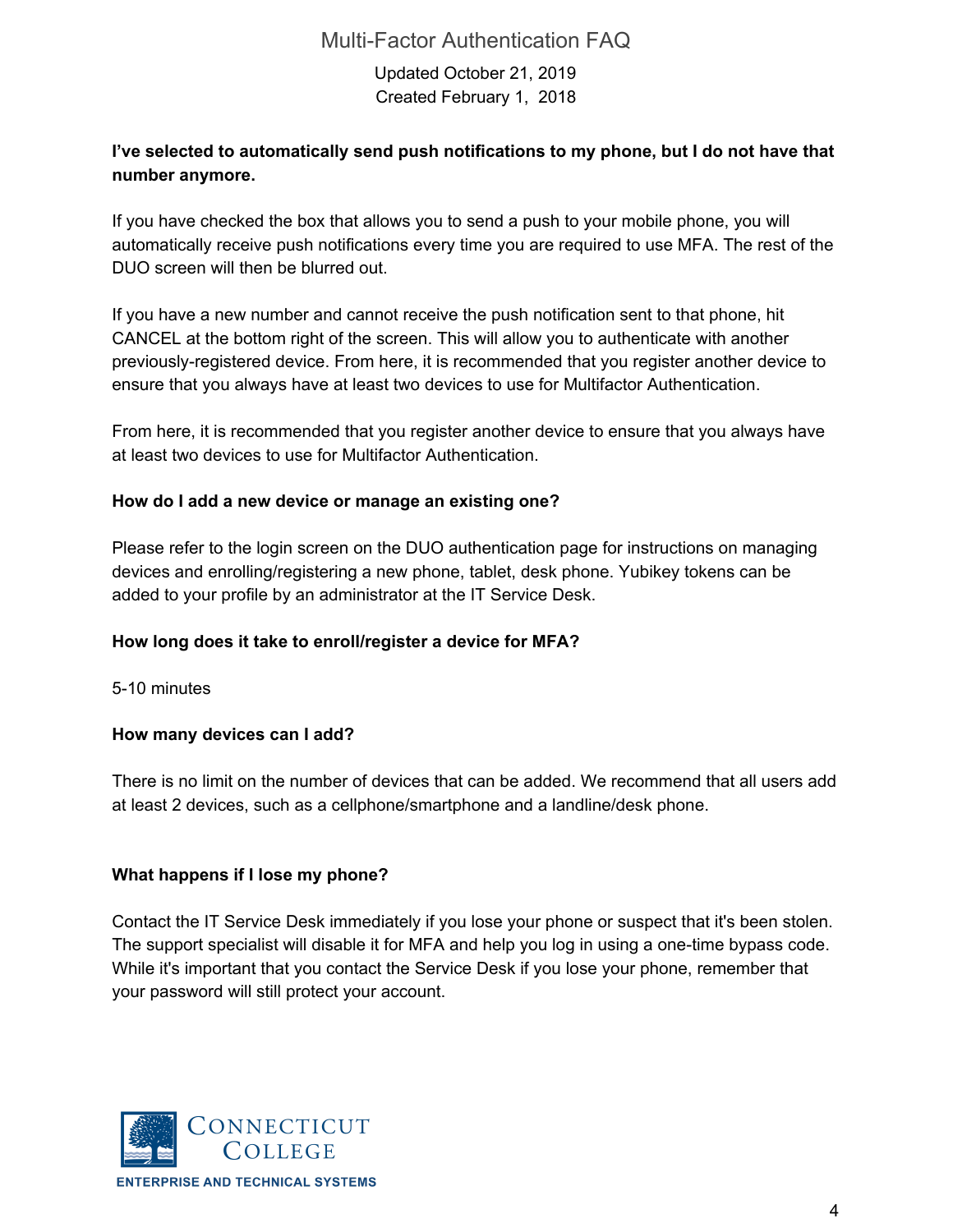Updated October 21, 2019 Created February 1, 2018

# **What happens if I upgrade or replace my phone with the same number?**

If you have a new phone with the same number, see the Enrolling a New Phone with the Same Phone Number Quick Guide on our MFA Webpage for directions on how to activate DUO mobile and receive push notifications. Push notifications are the simplest and quickest way to authenticate.

# **Does it cost me money to authenticate with my phone?**

"Push" authentication uses a very small amount of Internet data traffic to function (a few kilobytes per login). Text messages and voice calls are sent only when you request them, and would be billed by your carrier like any other text message or inbound voice call. The Duo mobile app also works like a token and will generate a passcode, this functionality will not require any data and works when your smart phone is in "airplane" mode.

# **What if I don't have a data plan on my phone?**

The Duo smartphone app provides options that work without a data plan, a texting plan or even a connection, if necessary. The app can generate the required code without need of either a cell signal or data plan, and it can do so anywhere in the world. If you have a signal and data plan, the app makes two-factor authentication as easy as a pushing a single button, but if you don't, you can use the app to generate a six digit code and enter that instead.

#### **What if I don't have a connection?**

The Duo Mobile App can generate a passcode without a cellular or wireless connection. Alternately, you may use a landline phone if an internet connection is unavailable or purchase an MFA hardware token.

# **What is the user experience if you are using your phone or an iPad on a cellular network or on a non-Connecticut College wifi network and need to log in?**

You will be prompted to MFA since this is considered an off campus network. If the registered device is the same as the one being used to login, the Duo app will notify & prompt for confirmation and users can confirm access the usual way. Alternatively a secondary device can also be used to confirm the MFA.